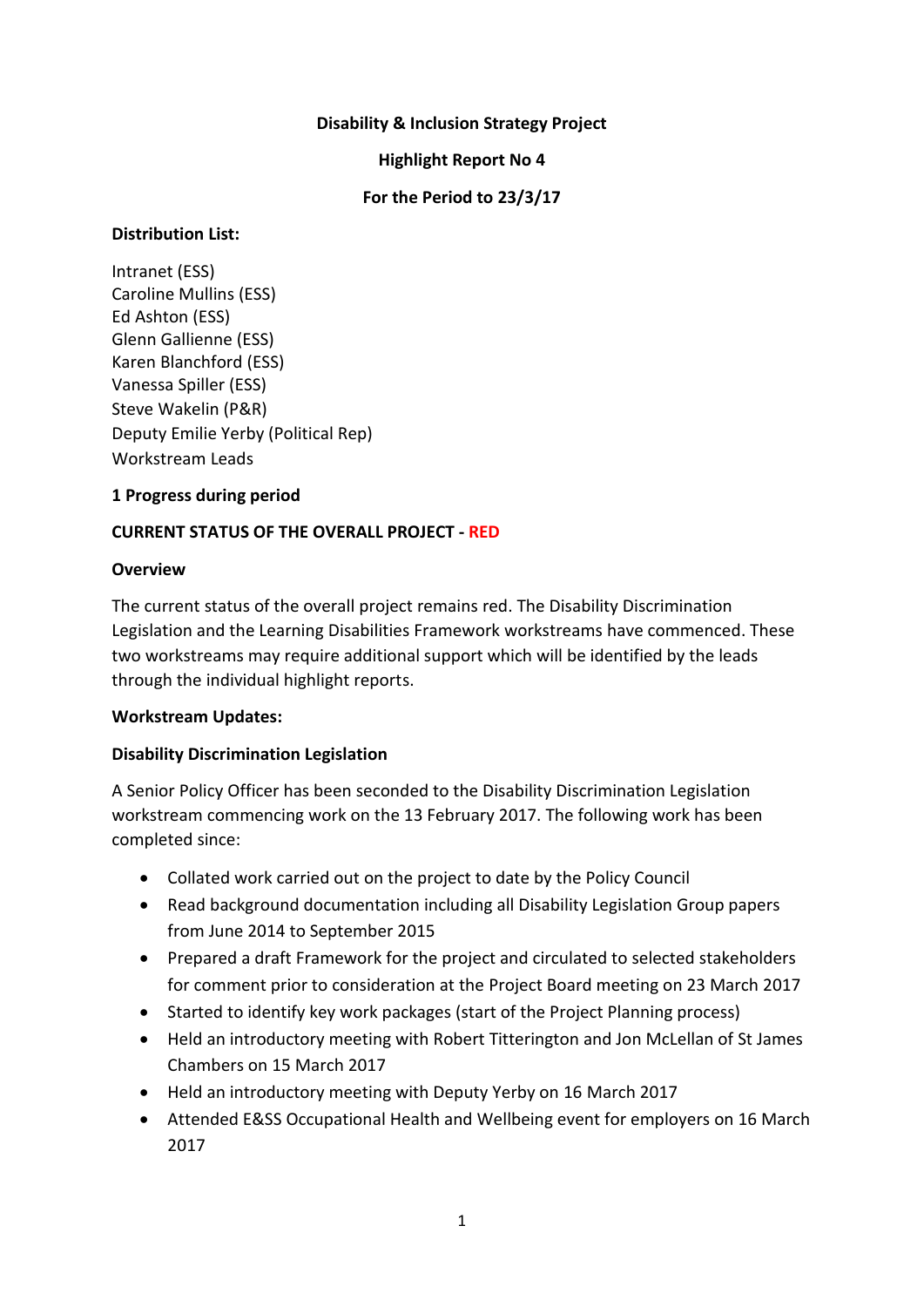# **Actions for next period:**

- Finalise the draft Framework and seek approval from the Project Board and the Committee *for* Employment & Social Security
- Finalise governance structure for the project
- Prepare Project Plan
- Commence first work package 'Basis of protection'.

# **Equality and Rights Organisation**

Further work is required on the Disability Discrimination Legislation before this workstream can progress.

### **Review of States' Obligations**

- Surveys for all staff and service leads completed and information analysed by the Business Disability Forum (BDF)
- Workshops held with BDF and disabled employees and service leads from the SoG, and Guernsey Disability Alliance members as customers of the States

### **Actions for next period:**

• BDF to analyse information from each workshop

### **Information and Awareness Raising**

- Dementia Friendly Guernsey:
	- o Successful launch 6 February 2017
	- $\circ$  Communications plan launch with excellent coverage and engagement across all channels. £7,200 raised and applications pending for balance
	- o Highly successful visit by Jeremy Hughes, CEO Alzheimer's Society on 6 March 2017 with several events with key audiences and decision makers. Excellent media coverage
	- o Good take up by key organisations (Police, Ports, Government services, Hospitality, Buses and commercial businesses) wishing to participate
- Commenced discussions about piloting Demand Responsive Transport in partnership with the GDA
- Inclusion and Equality in Schools:
	- o Inclusion and Equality reviews to take place in all schools in 2017
	- o Meetings arranged with community groups
	- o Developments with Mental Health and Wellbeing continue across schools
	- o Continued Professional Development around Mental Health and Wellbeing is being delivered in a number of schools
	- o Pathway for Special Educational Needs (SEND) post 16 is currently being reviewed
	- o Partnerships between post 16 institutions continue to develop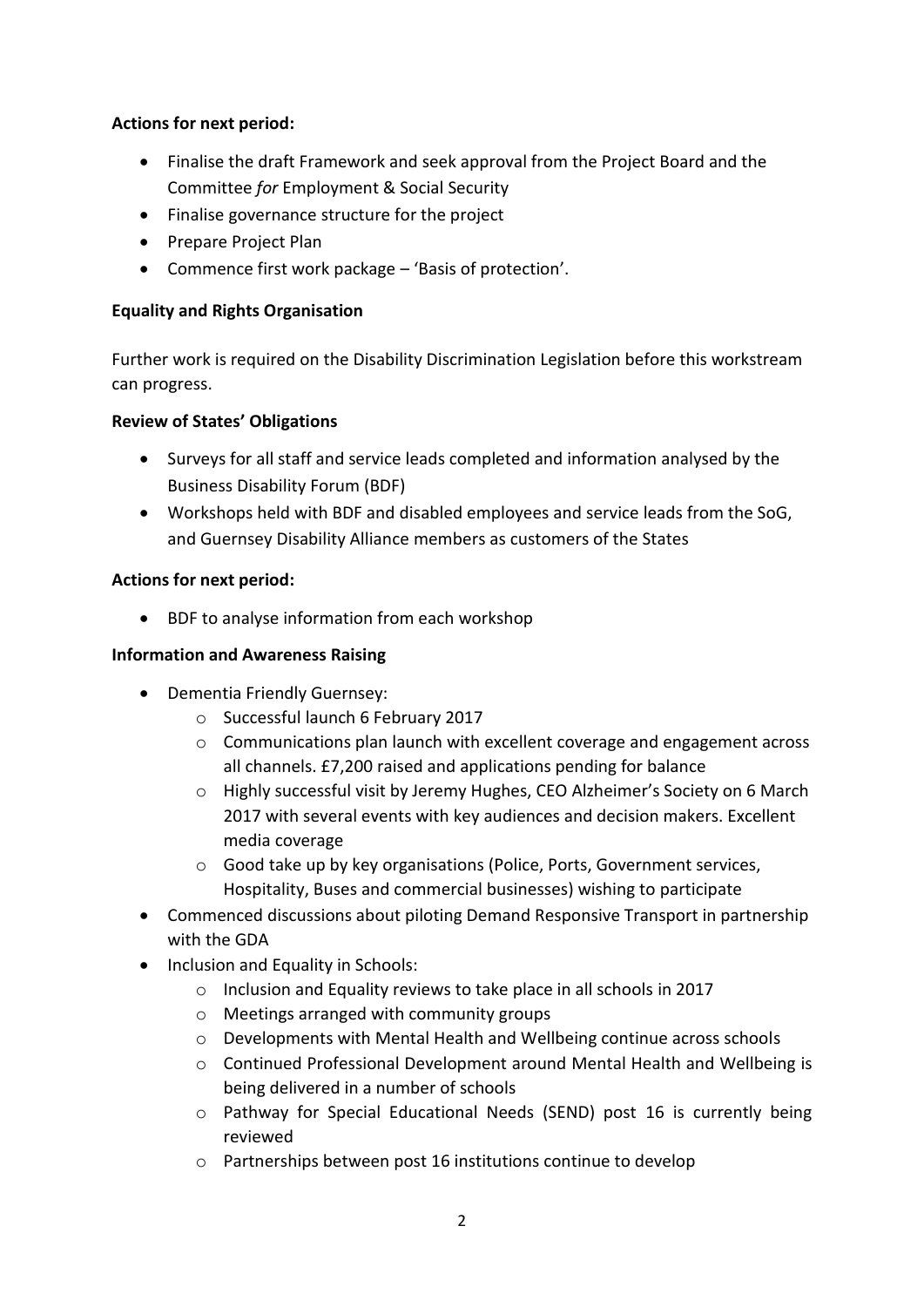- o Schools have self-evaluated post 16 provision (Inclusion and Equality review) and transition arrangements and extended support programme for students with additional needs continues to be developed
- $\circ$  Ongoing work on progress of vulnerable learners School and review processes continue to identify, and review interventions and impact
- o Work around Formal Assessment and reviews for SEND children and young people near completion – work undertaken with range of key partners and stakeholders
- Wheelchair Services:
	- o Wheelchair Services: Service Level Agreement (SLA) has been redrafted and forwarded to E&SS
	- o New date for Service Users group agreed with aim of looking at future of group
	- o Meeting with Director of Hospital Services scheduled for Friday 10 March to discuss policy
	- o Contact made with College of Occupational Therapy (Wheelchair Review Authors) to discuss options of service delivery model
- Accessible Sport:
	- o Draft job description written
	- $\circ$  Agreement that multi-agency funding most appropriate with partnership between key organisations
- Information and Awareness Raising:
	- o Launch of [www.signpost.gg:](http://www.signpost.gg/) information for disabled adults and carers about support, services and activities
	- o Media interviews for Signpost.gg with E&SS and the Guernsey Disability Alliance
	- o Website feedback monitored and updates actioned following launch
	- o Update on the Disability and Inclusion Strategy written for The Issue
	- o iCM training completed by SoG Officers to allow updates to the website to be made in a timely manner
	- o Promotional stand at the information sharing Occupational Health and Wellbeing event for local businesses arranged by E&SS, 16 March at Les Cotils
	- o Disability Awareness Online Training shared with the Scout Group Leaders participating in the Saffrey Walk in 2017
	- o Access For All Meeting 10 March as part of Disabled Access Week sharing good practice about accessibility, good media coverage
	- o Access For All Meeting with the Guernsey Disability Alliance members 16 March as part of Disabled Access Week
	- o Marketing and Tourism have shared the Disability Awareness Online Training with restaurants and accommodation providers
	- o Accessible Art: involvement of charity groups and services in Lantern making for the Lantern Parade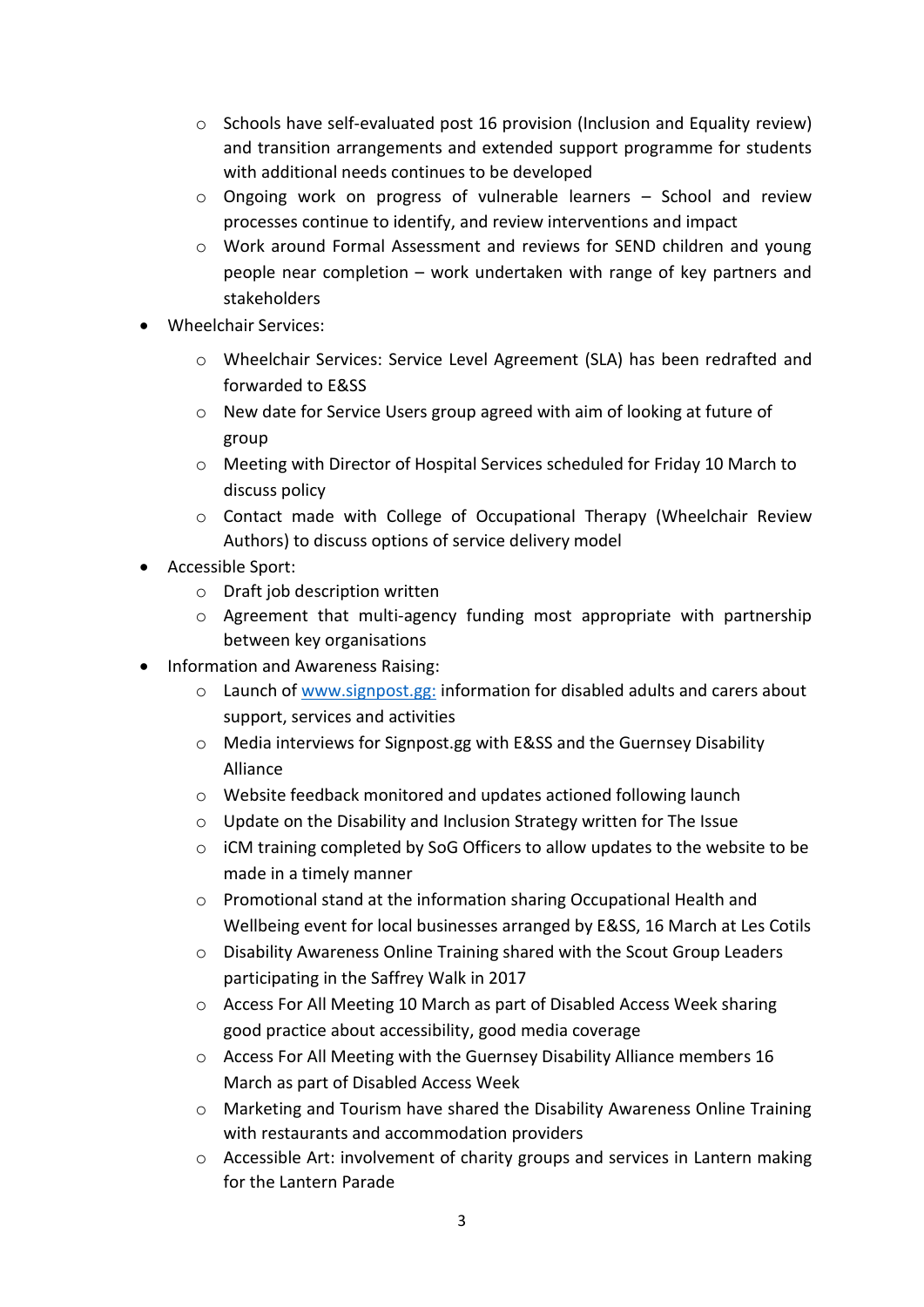# **Actions for next period:**

- Dementia Friendly Guernsey:
	- $\circ$  Continued profile initiatives, promoting awareness courses in particular
	- o St Peter's Parish is the first Parish to pilot being a Dementia Friendly **Community**
	- o Fundraising, applications totalling £20,000 pending
	- o Support approval of the Dementia Framework
	- o Media campaign around Dementia Awareness Week, 14-20 May 2017
- Scope pilot scheme for Demand Responsive Transport pilot with GDA
- Inclusion and Equality in Schools: Continue to develop, complete and embed workstreams identified above
- Wheelchair Services:
	- o Progress SLA
	- o Further discussion on service delivery model
	- o Policy sign off or date for final presentation to be agreed
	- o Training planned for existing staff
- Accessible Sport:
	- o Agreed job description
	- o Write outline business plan
- Information and Awareness Raising:
	- o Developing an access guide for visitors to Guernsey with Marketing and Tourism
	- o Providing more accessible information for visitors to Guernsey at the Guernsey Information Centre
	- o GDA members workshop to discuss ways to improve customer documentation for States services
	- o Targeted marketing for [www.signpost.gg](http://www.signpost.gg/)
	- o Targeted marketing for [DisabledGo Guernsey](http://www.disabledgo.com/organisations/guernsey/main-2) access guides
	- o Accessible Arts meeting: meeting to be arranged to look at service user involvement at the Princess Elizabeth Hospital, initial discussions about community involvement in the autism building artwork

# **Information and awareness raising for businesses in Guernsey: Guernsey Employment Trust**

- Good Practice Guide
	- Completed draft of Guide
	- Photographs taken for Guide
	- Created first draft of hard and on-line copy
	- Funding applied for to create hard copy of Guide
- Employers' Disability Charter
	- Completed draft of Charter and supporting guide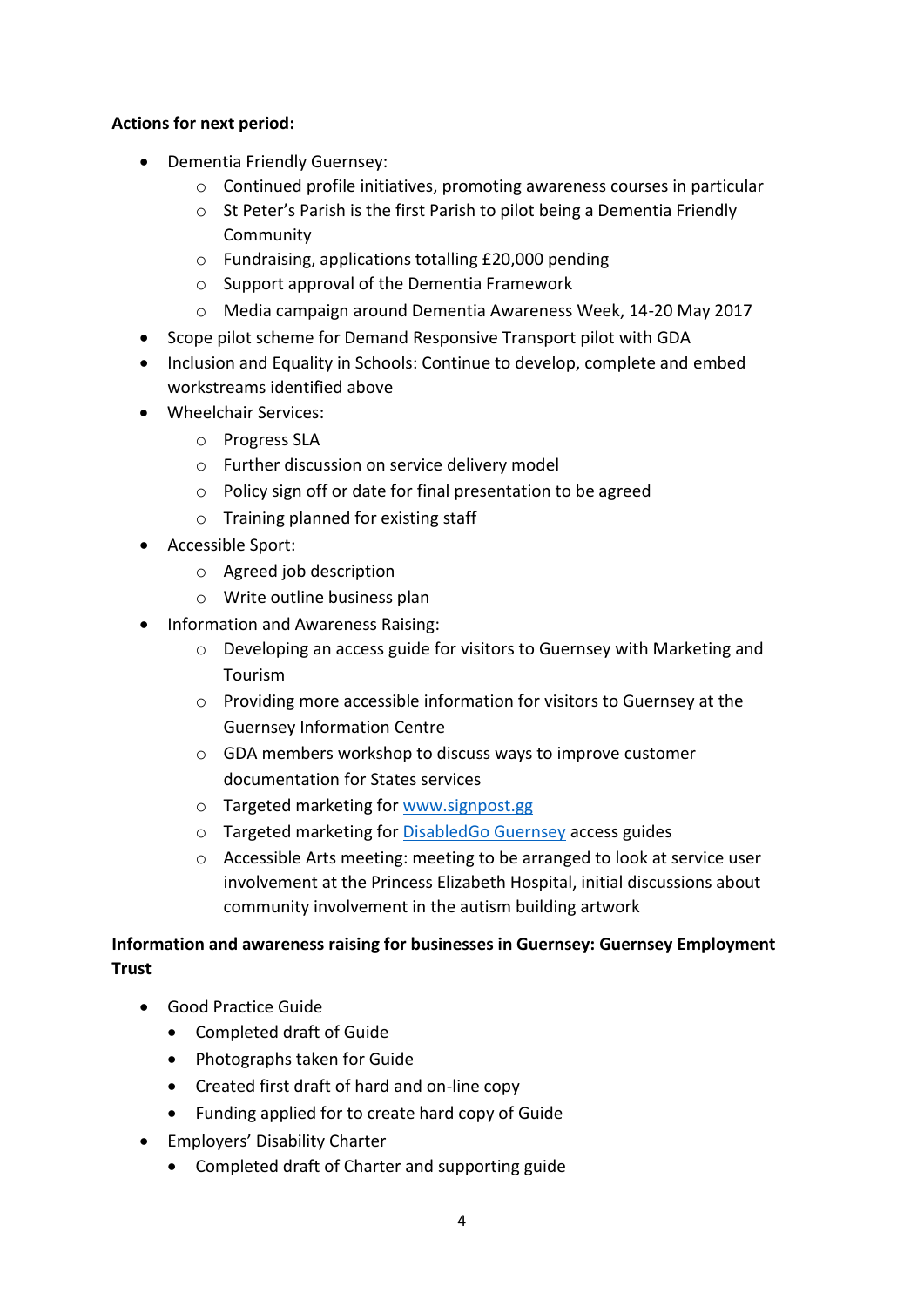- Created first designed draft for Charter and supporting guide
- Presentation and training Package for Employers
	- Presentation at E&SS Employers' event on 16 March 2017
	- Presentation and training materials drafted

### **Actions for next period**

- Launch Good Practice Guide
- Launch Employers' Charter
- Organise and deliver Presentation and Training for Employers

### **Capacity Legislation**

 Draft paper written for Policy and Resources identifying gaps in provision, resource requirements and social benefits

### **Actions for next period:**

To secure the necessary funding to support progress in this workstream

# **Safeguarding Vulnerable Adults**

A detailed briefing and options paper was discussed with the committee for HSC on 22 February.

The committee agreed recommendations and asked for an update report to be presented on the issues to the committee in June 2017.

The committee also agreed that this should be identified as a red rated risk on the HSC risk register, and this has now happened.

### **Actions for next period:**

The advisor for social care will convene the task and finish group and agree a work plan to address the points at number 2 above.

 The transformation partners for HSC will be appointed shortly and adult safeguarding will be identified with them as a core element of the strategic, cultural and practical change required both within HSC and across the States

# **Framework for people with dementia**

- The Dementia Framework has been written and presented to the Committee *for*  Health & Social Care
- The Framework has been approved subject to some minor changes and the approval of prioritised recommendations

# **Actions for next period:**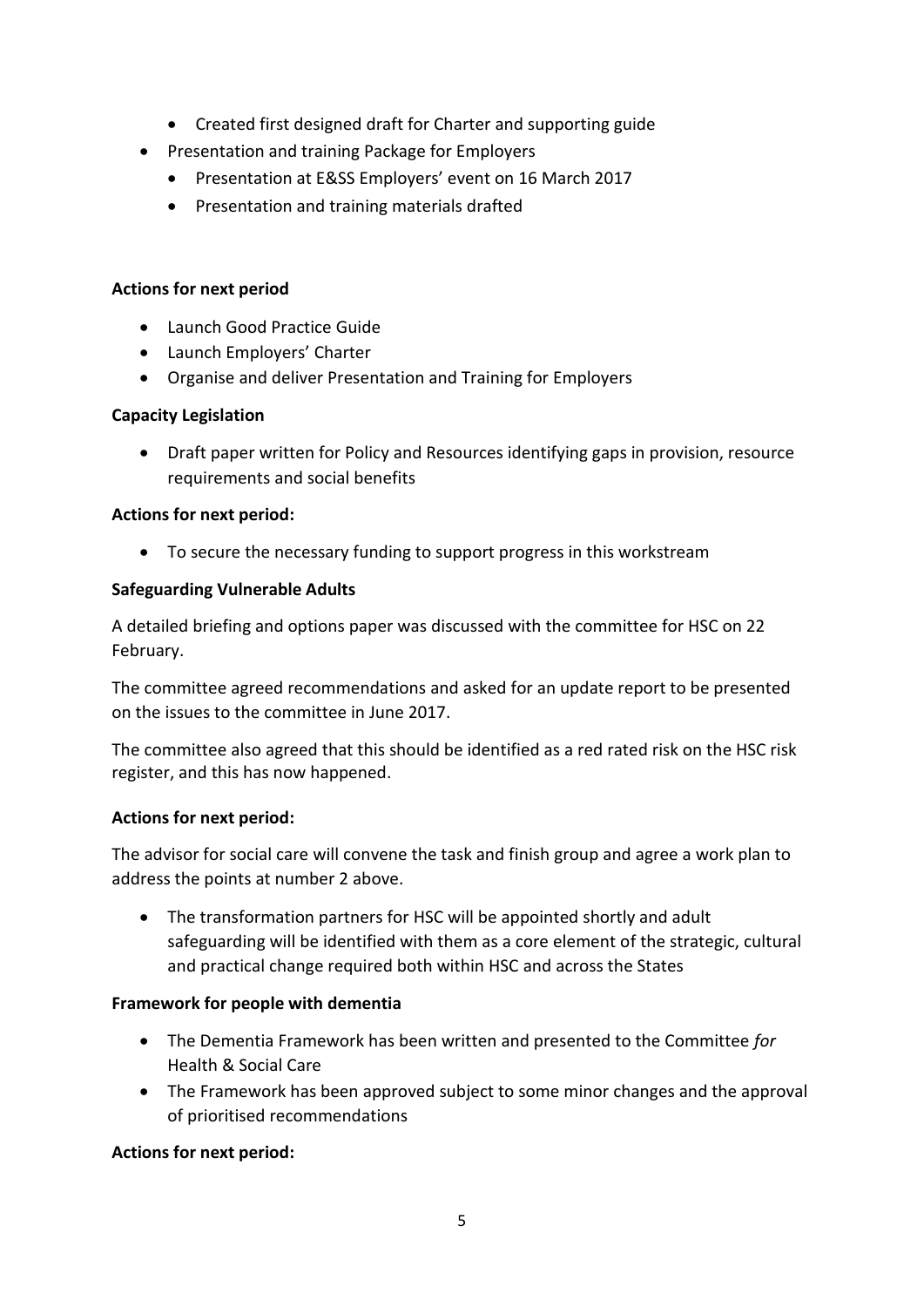On completion of the changes the Framework will be submitted to the Project Board with a briefing note from the Committee *for* Health & Social Care

# **Framework for people with autism**

Workstream Closure Report has been written and will be presented to the Disability and Inclusion Strategy Project Board 24 March. The Framework Implementation Steering Group which was established in February will progress and report to HSC.

### **Actions for next period:**

No further action required

# **Framework for people with communication difficulties**

No progress this period due to lack of resources

### **Action for next period:**

Resources still to be identified

### **Framework for people with learning difficulties**

- Initial meeting 9 March to scope out requirements to deliver framework
- Steering group established
- Draft Project Plan written

### **Actions for next period:**

- First steering/working group meeting
- Agree terms of reference for the steering group
- Mapping exercise to identify current service provision
- Identify key stakeholders
- Initial research on current frameworks and related documents
- Identify resources required to facilitate stakeholder events

### **Supported and Mainstream Employment**

- Meetings and presentations have taken place with the Guernsey College of Further Education Access Team regarding leavers this year and their route to employment
- The Access Group was introduced to Martyn Barbe of Community and Environmental Projects Scheme to explore joint working opportunities

### **Actions for next period:**

The chart detailing Supported and Mainstream Employment provision across the island has been shared with stakeholders and is near completion. The next steps are: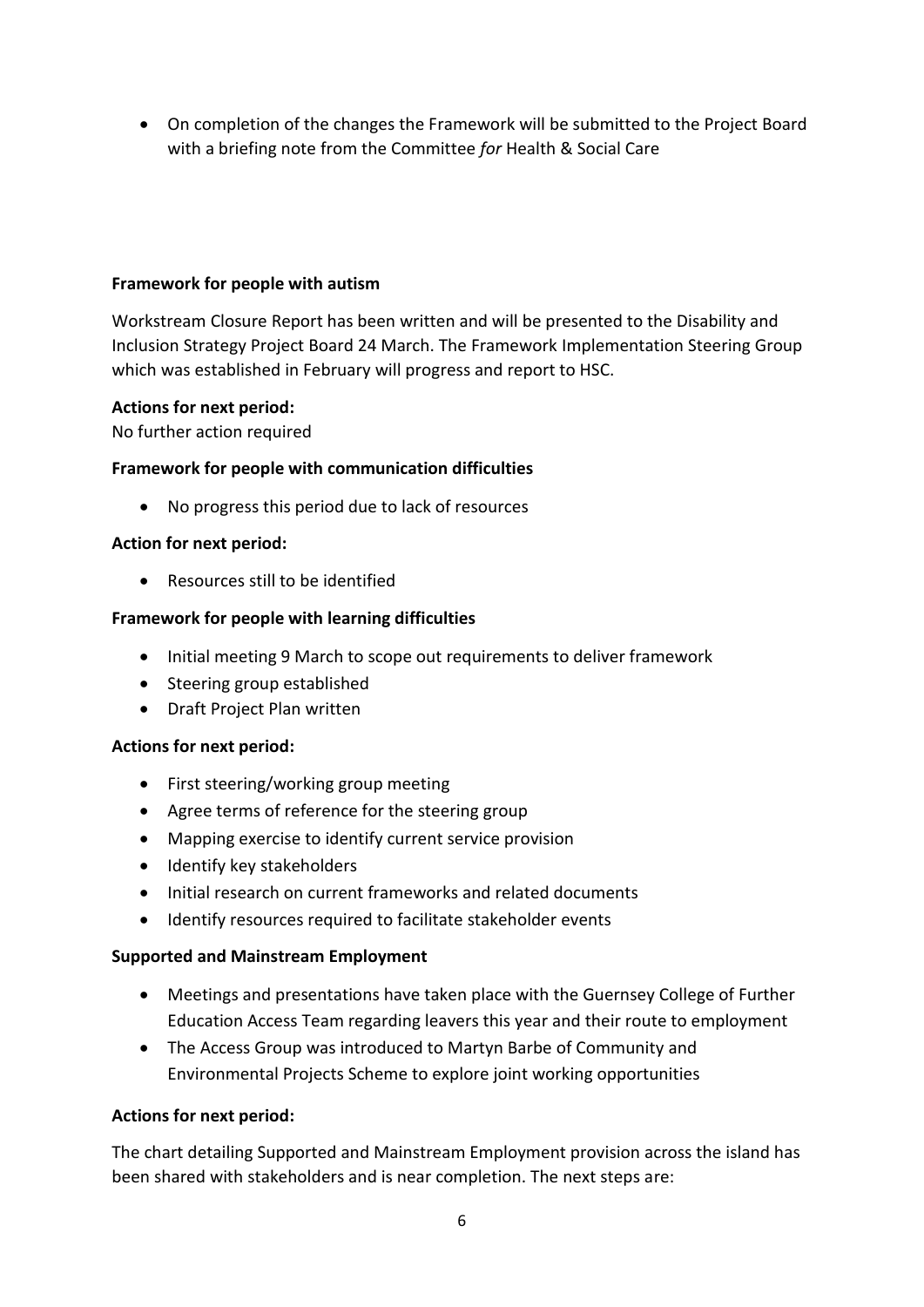- to finalise any updates on the supported mainstream and employment initiatives
- to meet with key stakeholders and agree on an action plan for the future provision of supported and mainstream employment
- Following this a cover paper and the chart should be submitted to the Project Board with a recommendation of actions to be taken in 2017

### **New costs**

Marketing and media costs for this period £230

### **Resources**

Joint working across the States of Guernsey is enabling progress on the Learning Difficulties Framework.

# **Project Governance**

No change from last report.

### **2. Plans for the next period**

| <b>Activity</b>                                                                                                                                                                                                                                                                                                  | Owner      |
|------------------------------------------------------------------------------------------------------------------------------------------------------------------------------------------------------------------------------------------------------------------------------------------------------------------|------------|
| Disability Discrimination Legislation workstream:                                                                                                                                                                                                                                                                | <b>ESS</b> |
| To finalise the draft Framework and seek approval from the Project<br>$\bullet$<br>Board and the Committee for Employment & Social Security<br>To finalise governance structure for the project<br>To prepare Project Plan<br>$\bullet$                                                                          |            |
| BDF to analyse information from each workshop<br>$\bullet$                                                                                                                                                                                                                                                       | <b>BDF</b> |
| Dementia Friendly Guernsey:<br>Continued profile initiatives, promoting awareness courses in<br>$\bullet$<br>particular<br>St Peter's pilot - local training for businesses<br>Fundraising, applications totalling £20,000 pending<br>Media campaign around Dementia Awareness Week, 14-20 May 2017<br>$\bullet$ | <b>DFG</b> |
| Scope pilot scheme for Demand Responsive Transport pilot with GDA<br>$\bullet$                                                                                                                                                                                                                                   | E&I        |
| Inclusion and Equality in Schools: Continue to develop, complete and<br>$\bullet$<br>embed workstreams identified above                                                                                                                                                                                          | <b>ESC</b> |
| <b>Wheelchair Services:</b><br><b>Progress SLA</b><br>Further discussion on service delivery model<br>Policy sign off or date for final presentation to be agreed<br>Training plan for existing staff                                                                                                            | <b>HSC</b> |